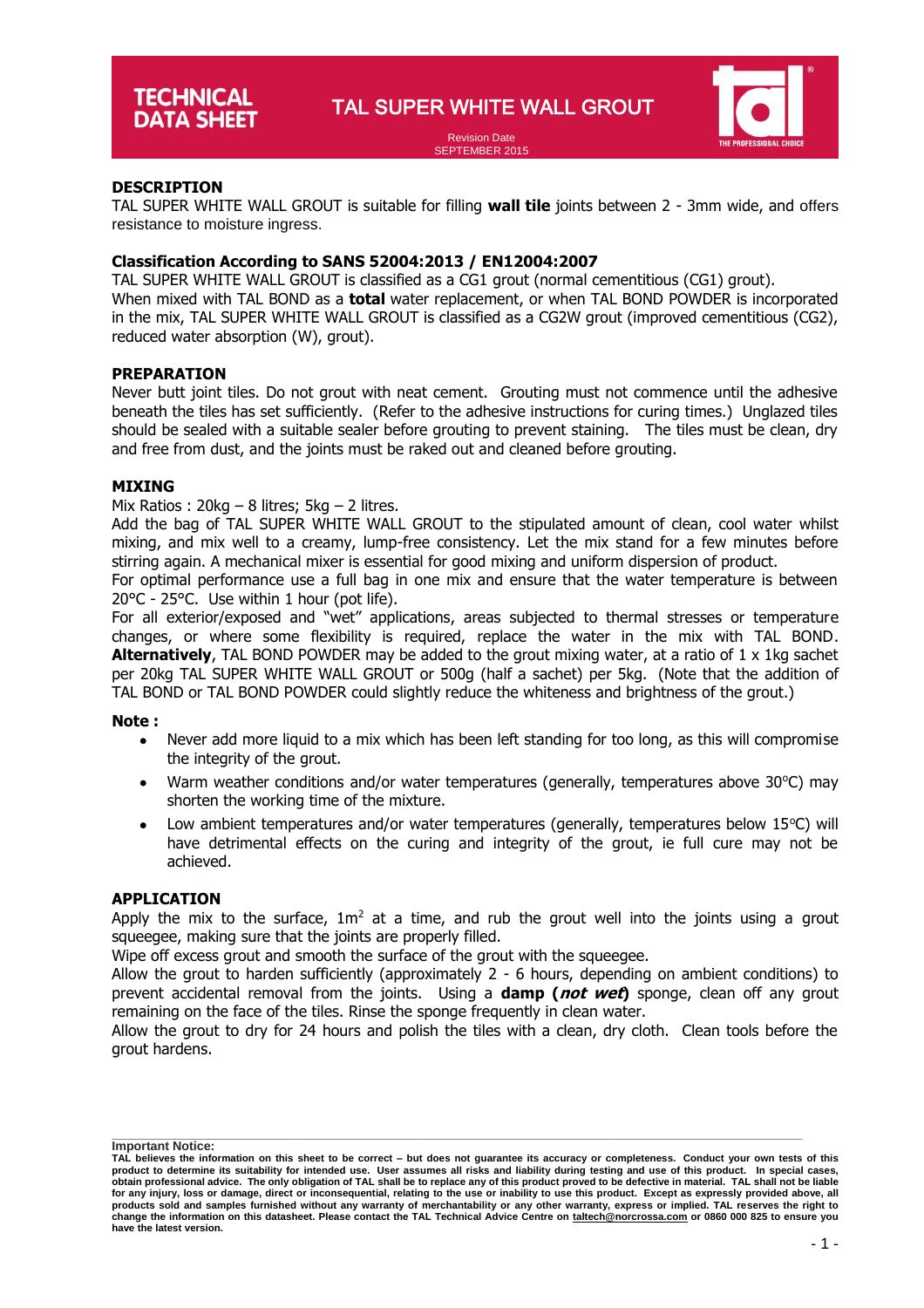Revision Date SEPTEMBER 2015



# **Important :**

- Exterior installations must be protected against inclement weather and too rapid drying by covering with plastic sheeting until the grout has hardened fully.
- Particular care must be taken to clean the grout off the tile face before it hardens completely. **This is especially important when a latex additive such as TAL BOND, or TAL BOND POWDER, has been used.** Greater care may be required when cleaning tiles with a textured surface.
- Due care must be taken when applying the grout to ensure that the face of soft glazed tiles or highly polished tiles do not get scratched.
- A sample of the tiles to be used should be tested beforehand to ensure that no grout is absorbed through the glaze, or into the tile body, causing permanent staining of the tiles.
- It is important to use the stipulated amount of liquid in the TAL Grout mixture. When cleaning, a **damp**, **not wet**, sponge must be used. Over hydration (too much water) of the mix, or in cleaning, causes colour variations in the grout joints, and also affects the integrity of the grout, resulting in a friable product.

# **DRYING TIMES:**

Wait at least 24 hours before subjecting the newly applied grout to wet washing or other cleaning procedures.

# **COVERAGE**

Use the following formula to estimate the grout coverage :  $(A + B)$  x C x D x E (A x B)  $A =$  Tile Length (mm)  $B =$  Tile Width (mm)  $C =$  Tile Thickness (mm)  $D =$  Joint Width (mm)  $E = SG$  of TAL Grout  $(1.8)$ All measurements MUST be in mm, and this will give the grout coverage in  $kg/m<sup>2</sup>$ . Always add 10% for wastage.

#### **PACKAGING**

TAL SUPER WHITE WALL GROUT is available in 5kg and 20kg bags.

# **STORAGE & SHELF LIFE**

When stored in dry internal conditions between 10°C and 30°C and out of direct sunlight the product has a shelf life of 12 months from date of manufacture. Never store directly on a concrete floor.

#### **WARNING**

**DO NOT INGEST. USE ONLY AS DIRECTED. WEAR PROTECTIVE GLOVES AND GOGGLES. USE A SUITABLE DUST MASK WHEN MIXING. WORK IN A WELL-VENTILATED AREA. DISPOSE OF THIS PRODUCT IN ACCORDANCE WITH LOCAL REGULATIONS. CONTACT TAL FOR FURTHER HEALTH AND SAFETY INFORMATION**.

**\_\_\_\_\_\_\_\_\_\_\_\_\_\_\_\_\_\_\_\_\_\_\_\_\_\_\_\_\_\_\_\_\_\_\_\_\_\_\_\_\_\_\_\_\_\_\_\_\_\_\_\_\_\_\_\_\_\_\_\_\_\_\_\_\_\_\_\_\_\_\_\_\_\_\_\_\_\_\_\_\_\_\_\_\_\_\_\_\_\_\_\_\_\_\_\_\_\_\_\_ Important Notice:**

**TAL believes the information on this sheet to be correct – but does not guarantee its accuracy or completeness. Conduct your own tests of this**  product to determine its suitability for intended use. User assumes all risks and liability during testing and use of this product. In special cases,<br>obtain professional advice. The only obligation of TAL shall be to rep **for any injury, loss or damage, direct or inconsequential, relating to the use or inability to use this product. Except as expressly provided above, all**  products sold and samples furnished without any warranty of merchantability or any other warranty, express or implied. TAL reserves the right to<br>change the information on this datasheet. Please contact the TAL Technical Ad **have the latest version.**